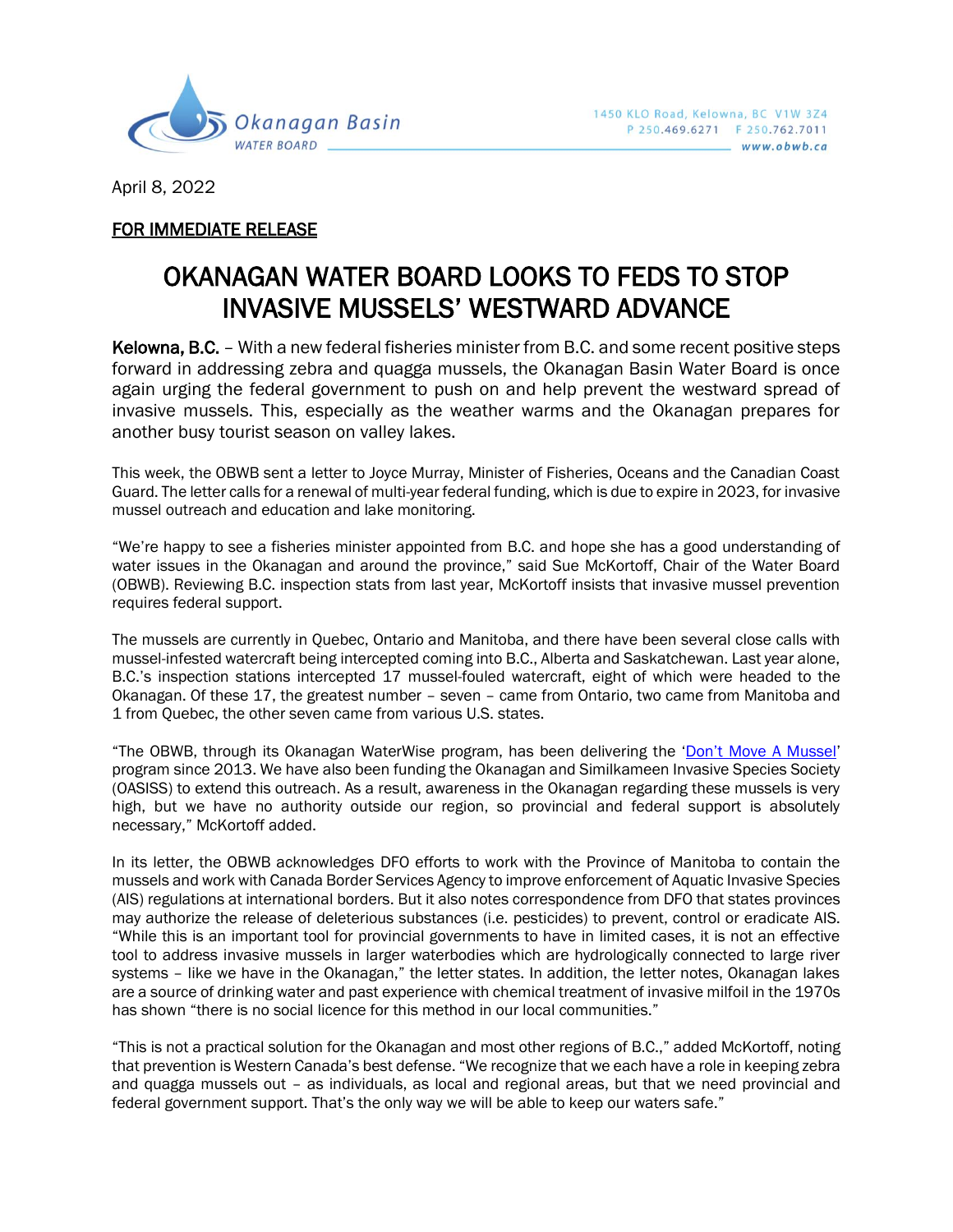A 2013 OBWB study found the cost of an infestation to the Okanagan would be at least \$42 mill. annually to manage, recognizing the impact on fisheries, tourism, aquatic infrastructure, and more. In response, the OBWB-OkWaterWise launched its Don't Move A Mussel (DMM) campaign, valued between 2013 and 2021 at more than \$996,000. It has also provided another \$266,000 over that time to OASISS to extend the reach of DMM, conduct direct boater outreach and more.

Please find attached, the OBWB's letter to the federal government.

For more information on zebra and quagga mussels, the risks to the Okanagan, and how to prevent their spread, please visit [www.DontMoveAMussel.ca.](http://www.dontmoveamussel.ca/)

-30-

Office: 250-469-6271 Cell: 250-718-7249

MEDIA CONTACT: Corinne Jackson, OBWB – Communications Director E-mail: [Corinne.Jackson@obwb.ca](mailto:Corinne.Jackson@obwb.ca)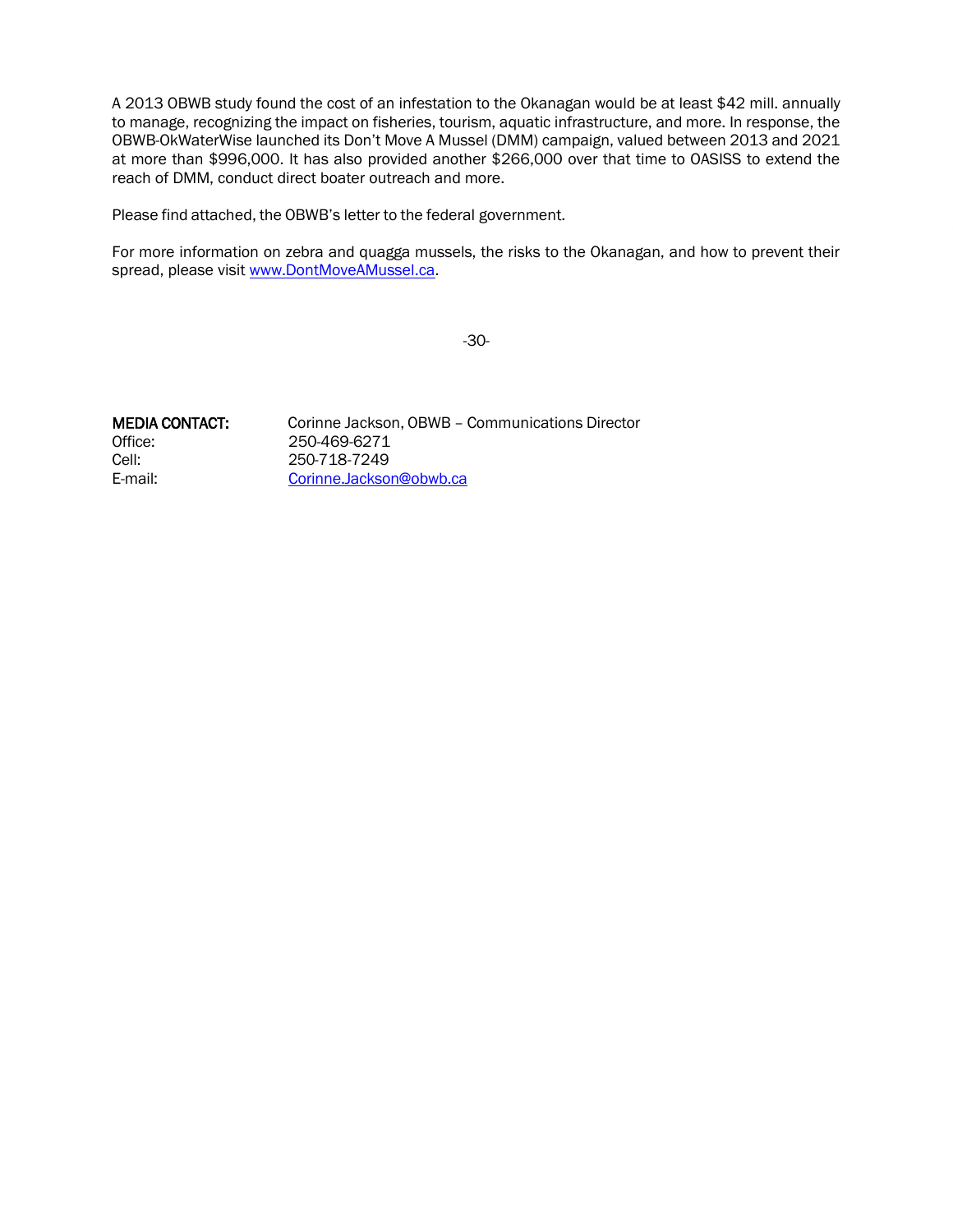

Hon. Joyce Murray Minister of Fisheries, Oceans and the Canadian Coast Guard Minister's Office 200 Kent St. Station 15N100 Ottawa ON K1A 0A6

April 7, 2022

## Re: Calls to Action for Invasive Mussel Prevention in B.C.

Dear Minister Murray,

Congratulations on your appointment as Minister of Fisheries, Oceans, and the Canadian Coast Guard. The Okanagan Basin Water Board (OBWB) is a unique local government watershed agency, established under provincial legislation in 1970 with a mandate to identify and resolve critical water issues in the Okanagan valley. Since 2012, the OBWB has taken an active role in advocating for the prevention of invasive mussels into B.C. waters.

Today we are calling again for stronger action to prevent an introduction of invasive mussels into B.C. waters. Specifically, we request that Department of Fisheries and Oceans (DFO) renew its multi-year funding for outreach and education, and invasive mussel lake monitoring, which was previously provided through the Canada Nature Fund for Aquatic Species at Risk.

We recently reviewed correspondence from DFO to North Okanagan – Shuswap MP Mel Arnold, a member of the Standing Committee on Fisheries and Oceans. The OBWB was very pleased to learn that the Province of Manitoba, supported by DFO, has a program to contain invasive mussels in contaminated waterbodies. This is a positive step forward, necessary for enforcing federal Aquatic Invasive Species (AIS) regulations. We are also pleased that DFO is working with Canada Border Services Agency to improve enforcement of AIS regulations at international borders – a long-time call to action by the OBWB. We understand that individual border crossings have had inconsistent enforcement in the past and we hope that this new direction will help address this issue. We understand that new protocols, tools and procedures have been developed to assist CBSA enforce AIS regulations. We would appreciate more information on this to better understand this new process.

We also recognize the education and outreach support, both through funding and the development of brand toolkits and messaging. However, the most effective partners in this effort are the local and regional invasive species groups, such as the Okanagan and Similkameen Invasive Species Society (OASISS) and the Columbia Shuswap Invasive Species Society, who conduct direct public outreach to watercraft owners and provide ongoing mussel monitoring in local lakes. This work has been partially funded through the Canada Nature Fund for Aquatic Species at Risk, but that funding is set to expire in March 2023. As noted above, we urge you to renew that funding with a multi-year commitment to support this essential ongoing work.

We would also like to learn more about the project you referenced in your response to MP Arnold, indicating a \$700,000 commitment since 2019 in B.C. to focus on "increasing awareness and identifying best practices to reduce AIS-related threats to species at risk." Specifically, we ask for details about the project name, scope, funded organization and outcomes, and any other relevant information that would help us better understand this action.